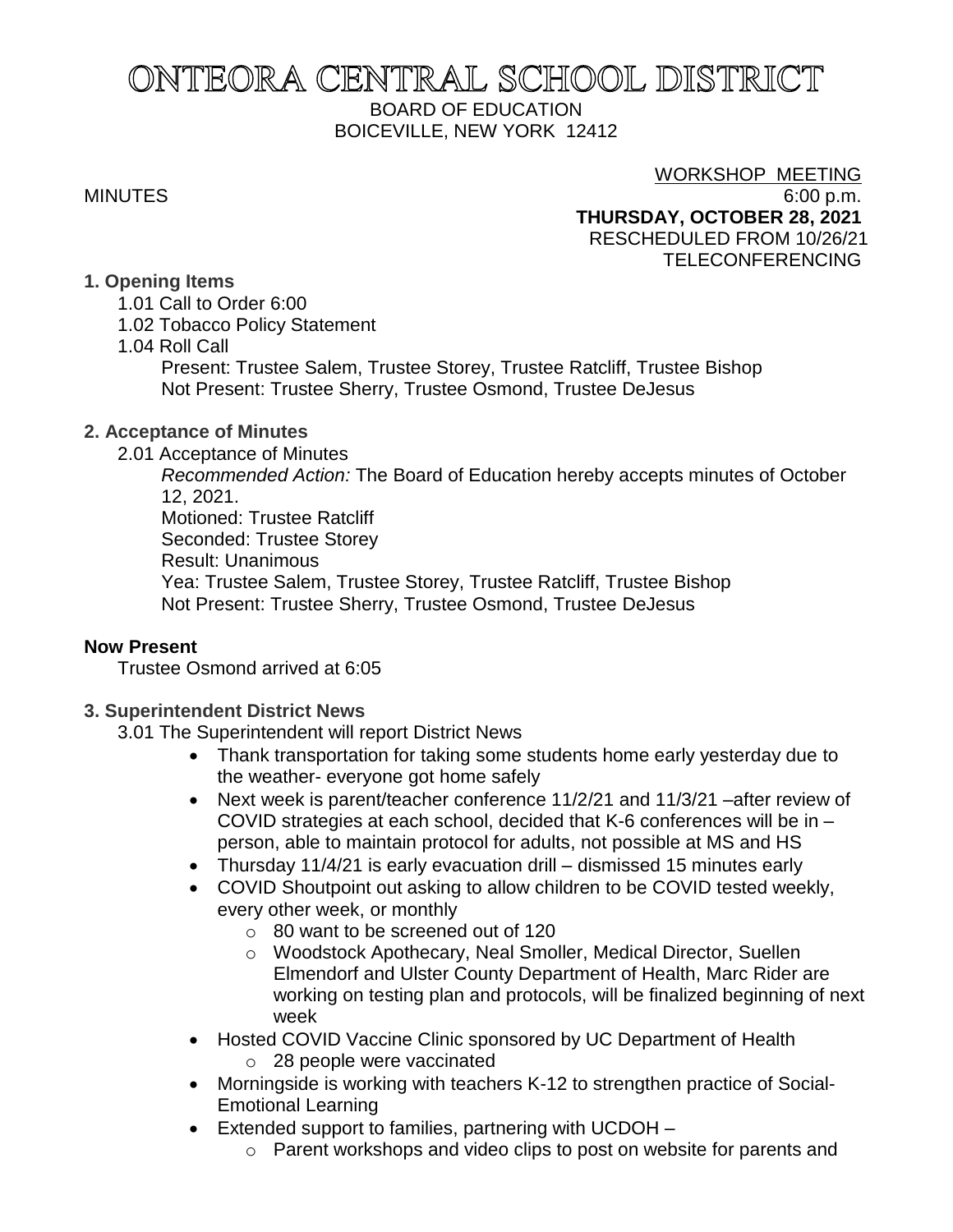students on mental health topics

- Also tele-health options
- Winter sports registration is beginning
- Picnic tables have been ordered for all elementary schools
	- o 8 for Woodstock 10 for Phoenicia 6 for Bennett
		- Have to be assembled
- Initial meeting with District Shared Decision Making Committee best way to move forward for Later Start Times (LST) principals and Building Level Teams to craft survey to parents to inform forums on LST, look at secondary considerations from 2019 – will provide regular update

#### Discussion:

- More clarification participation of secondary students and parents in the LST conversation
	- o Secondary students and parents were involved in discussion in December of 2019 and issues were identified for consideration
		- Will reach out again to secondary families

#### **4. Board District News**

4.01 The Board will report District News (proposed 6:05)

Trustee Bishop attended UC School Board Association meeting on 10/14/21- the entire 2 hours devoted to student and parent representatives from each school district discussing the impact of COVID and remote learning, hybrid or in-person learning

- Student Representative Noelle Crandell and her Dad were there representing Onteora
- Students did great job talked about how great or difficult remote instruction was – sole care giver while mon and dad went to work
- Interesting in how do we want to plan for students in case we had to close again

#### **5. Student Representative Report**

5.01 The student Representative on the Board, Noelle Crandell, will give a report

- Student Government President Jakson Spiotta reported in the absence of the student representative
- Outside initiative waiting for a plan from Victoria Gardens

Concern about students confusion about COVID protocol – had 15 minute refreshers with HS Principal Lance Edelman, HS Nurse Sabrina Blakely, and Student Government addressed student concerns

- Noelle attended UC meeting and her discussed experiences with remote learning
- Sports registration is underway student are eager to get into sports
- Language clubs beginning Day of the Dead, French club is hosting a movie after school
- Newsroom has completed
- PBIS hosting Halloween costume contest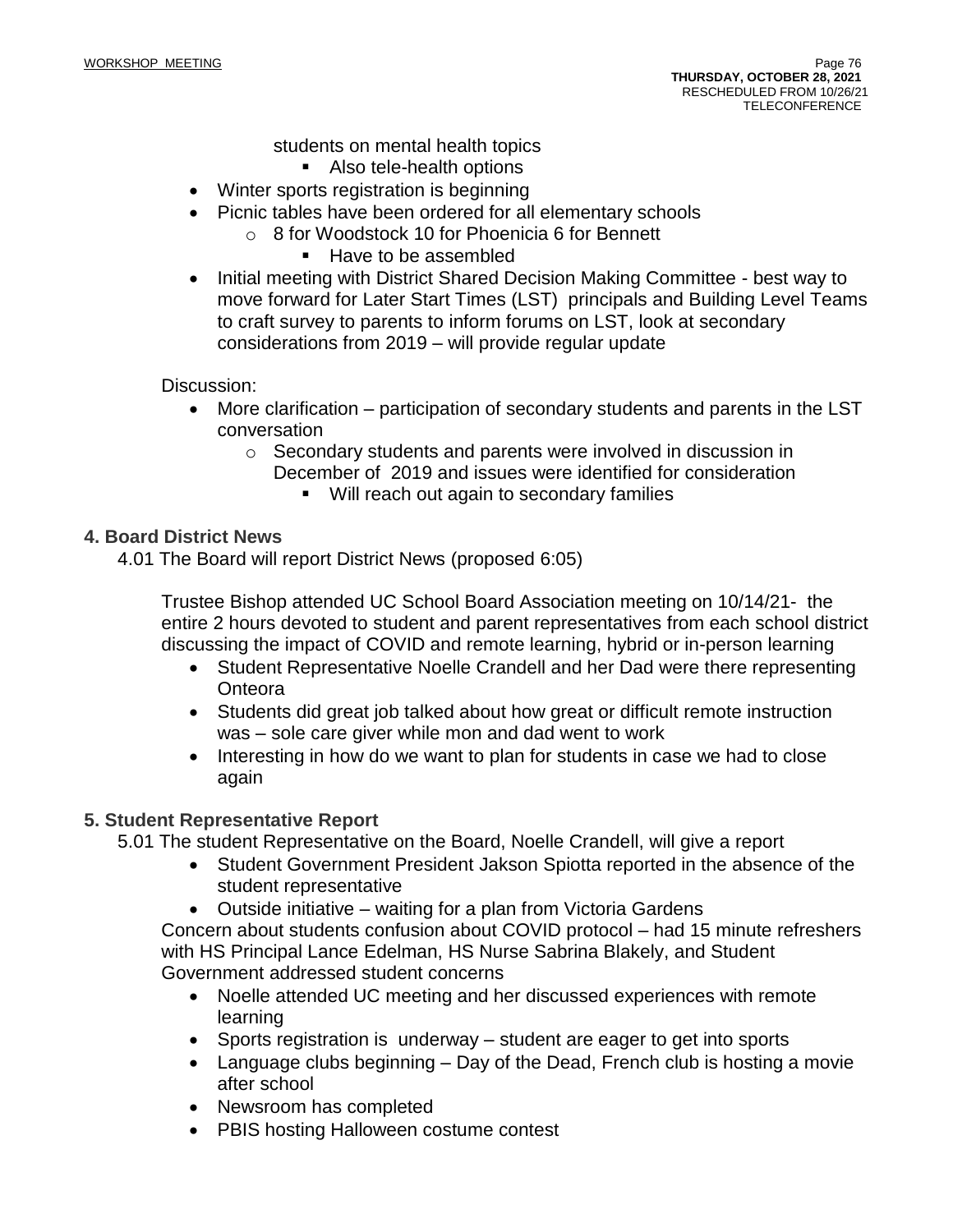### **6. Acknowledge Public Be Heard Comments**

6.01 The Board will acknowledge the public be heard comments from the last meeting Neal Brownell, David Wallis, Sarah Yanosh

#### **7. Public and Student Comment**

7.01 Public and Students may comment on any agenda or non-agenda item (proposed 6:15)

Speaker having audio difficulty, will try later

## **8. Discussion and Possible Action**

8.01 Add a cell phone assignment *Recommended Action:* The Superintendent recommends a school district cell phone for the Assistant Director of Pupil Personnel Services, Carol Grima Motioned: Trustee Storey Seconded: Trustee Bishop Result: Unanimous Yea: Trustee Salem, Trustee Osmond , Trustee Storey, Trustee Ratcliff, Trustee Bishop Not Present: Trustee Sherry, Trustee DeJesus

#### 8.02 Approve Intermunicipal Agreement with Hyde Park for Gymnastics

*Recommended Action:* The Board of Education approves the Intermunicipal Agreement with Hyde Park Central School District for Gymnastics and authorizes the Superintendent to sign such agreement. Motioned: Trustee Storey Seconded: Trustee Ratcliff Result: Unanimous Yea: Trustee Salem, Trustee Osmond, Trustee Storey, Trustee Ratcliff, Trustee Bishop

Not Present: Trustee Sherry, Trustee DeJesus

#### **9. Independent Contract Retainers**

9.01 Meyer- ICR

*Recommended Action:* BE IT HEREBY RESOLVED on recommendation by the Superintendent of Schools that the Board of Education of the Onteora Central School District approve the Independent Contractor Retainer between the Onteora Central School District and Monica R. Meyer MD retained as Developmental-Behavioral Pediatrician effective October 27, 2021 to June 30, 2022 at a rate of \$300.00 per hour to a maximum of \$9,000.00 and authorizes the Superintendent to sign such an agreement.

Motioned: Trustee Bishop

Seconded: Trustee Ratcliff

Result: Unanimous

Yea: Trustee Salem, Trustee Osmond , Trustee Storey, Trustee Ratcliff, Trustee Bishop

Not Present: Trustee Sherry, Trustee DeJesus

#### **10. Consent Agenda**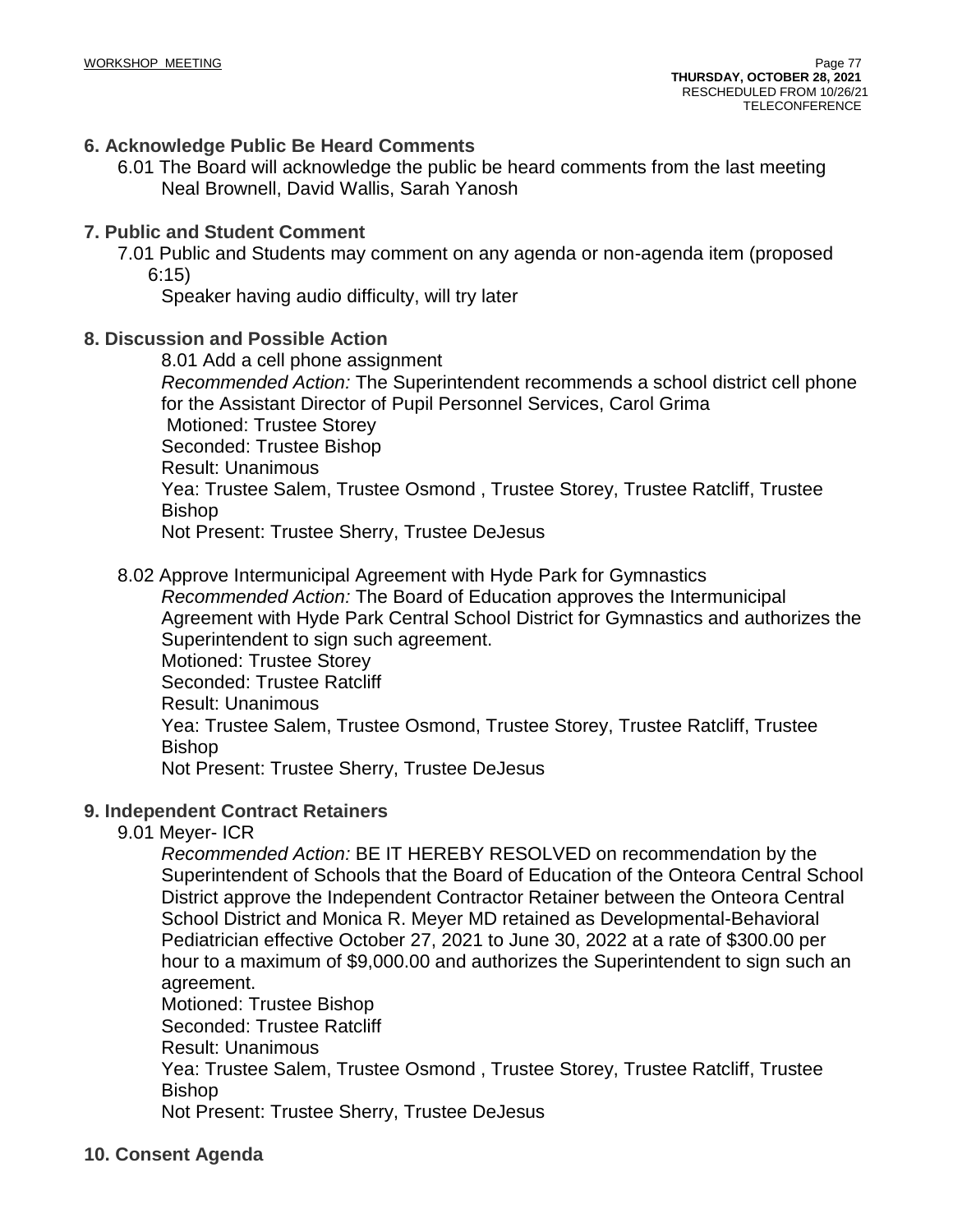10.01 Approve Consent Agenda (proposed 6:30)

*Recommended Action:* The Board hereby approves item numbers 10.02-10.04 Motioned: Trustee Bishop

Seconded: Trustee Osmond

Result: Unanimous

Yea: Trustee Salem, Trustee Osmond, Trustee Storey, Trustee Ratcliff, Trustee Bishop

Not Present: Trustee Sherry, Trustee DeJesus

#### 10.02 Personnel Agenda

| <b>SUBSTITUTE</b>                                     |                                                                                 |                                 |                       |                                 |
|-------------------------------------------------------|---------------------------------------------------------------------------------|---------------------------------|-----------------------|---------------------------------|
| <b>NAME</b>                                           | <b>POSITION</b>                                                                 |                                 | AMOUNT                |                                 |
| Calinda, Aidan*                                       | <b>Teaching Assistant</b>                                                       |                                 | \$80.00/day           |                                 |
| Klehr, Monica                                         | Teacher (certified)                                                             |                                 | \$125.00/day          |                                 |
| VanEtten, Kelsey                                      | Teaching Assistant (uncertified)                                                |                                 | \$80.00/day           |                                 |
|                                                       | *pending pre-employment processing*                                             |                                 |                       |                                 |
| <b>EXTRA DUTY STIPENDS</b>                            |                                                                                 |                                 |                       |                                 |
| <b>NAME</b>                                           | <b>POSITION</b>                                                                 |                                 |                       | <b>AMOUNT</b>                   |
| Bucher, Donald                                        | HS Science Olympiad- Assistant Coach                                            |                                 |                       | \$1,406.00                      |
| Faulkner, Todd                                        | Wresting-Modified-Assistant Coach                                               |                                 |                       | \$2,143.00                      |
| Guest, Samuel                                         | Basketball-Varsity-Head Coach (boys)                                            |                                 |                       | \$5,278.00                      |
| Harkin, Brandon                                       | Basketball-JV-Head Coach (boys)                                                 |                                 |                       | \$4,032.00                      |
| Keenan, Bryan<br>Matteson, Lori                       | HS Science Olympiad - Head Coach                                                |                                 |                       | \$1,965.00<br>\$2,681.00        |
| Motzkin, Lauren                                       | Basketball-Modified-Head Coach (girls)<br>Basketball-Modified-Head Coach (boys) |                                 |                       | \$2,681.00                      |
| Occhi, Andrew                                         |                                                                                 |                                 |                       | \$5,278.00                      |
| Pezzello, Eric                                        | Basketball-Varsity-Head Coach (girls)<br>Wrestling-Varsity-Head Coach           |                                 |                       | \$5,278.00                      |
| Wilens, Mark                                          | Basketball-JV-Head Coach (girls)                                                |                                 |                       | \$4,032.00                      |
|                                                       |                                                                                 |                                 |                       |                                 |
| <b>TEMPORARY APPOINTMENT:</b><br><b>INSTRUCTIONAL</b> |                                                                                 |                                 |                       |                                 |
| <b>NAME</b>                                           | POSITION/SCHOOL                                                                 | <b>EFFECTIVE DATE</b>           |                       | <b>REMARKS</b>                  |
| Grant, Helene                                         | Special Ed. Teacher/Bennett                                                     | $10/8/21 - 10/22/21$            |                       | MA Step 1                       |
|                                                       |                                                                                 |                                 |                       |                                 |
|                                                       | TERMINATION: NON-INSTRUCTIONAL                                                  |                                 |                       |                                 |
| <b>NAME</b>                                           | POSITION/SCHOOL                                                                 | <b>EFFECTIVE DATE</b>           |                       | <b>REMARKS</b>                  |
| Sandig, Harvey                                        | Substitute (uncertified)/District                                               | 10/19/21                        |                       | Termination                     |
|                                                       | <b>RESIGNATIONS: NON-INSTRUCTIONAL</b>                                          |                                 |                       |                                 |
| <b>NAME</b>                                           |                                                                                 | <b>EFFECTIVE</b>                | <b>REMARKS</b>        |                                 |
|                                                       | POSITION/SCHOOL                                                                 | <b>DATE</b>                     |                       |                                 |
| VanLeuvan, Nadine                                     | PT Custodial Worker/B & G 10/25/21                                              |                                 | position              | To accept FT Custodial Worker   |
|                                                       | <b>RESIGNATIONS: INSTRUCTIONAL</b>                                              |                                 |                       |                                 |
| <b>NAME</b>                                           | POSITION/SCHOOL                                                                 | <b>EFFECTIVE</b><br><b>DATE</b> | <b>REMARKS</b>        |                                 |
| Spencer, Patrick                                      | Teaching Assistant/Phoenicia                                                    | 11/12/21                        | To accept Custodial   | Worker/Groundskeeper I position |
|                                                       | APPOINTMENT: NON-INSTRUCTIONAL                                                  |                                 |                       |                                 |
| <b>PROBATIONARY APPOINTMENT</b>                       |                                                                                 |                                 |                       |                                 |
| <b>NAME</b>                                           | POSITION/SCHOOL                                                                 |                                 | <b>EFFECTIVE DATE</b> | <b>REMARKS</b>                  |
| Hilty, AnnaLisa                                       | Bus Attendant/Transportation                                                    |                                 | 11/04/21 - 5/03/22    | <b>Extended Probation</b>       |
| Spencer, Patrick                                      | Custodial Worker/Groundskeeper I                                                |                                 | 11/15/21-5/14/22      | Step 5                          |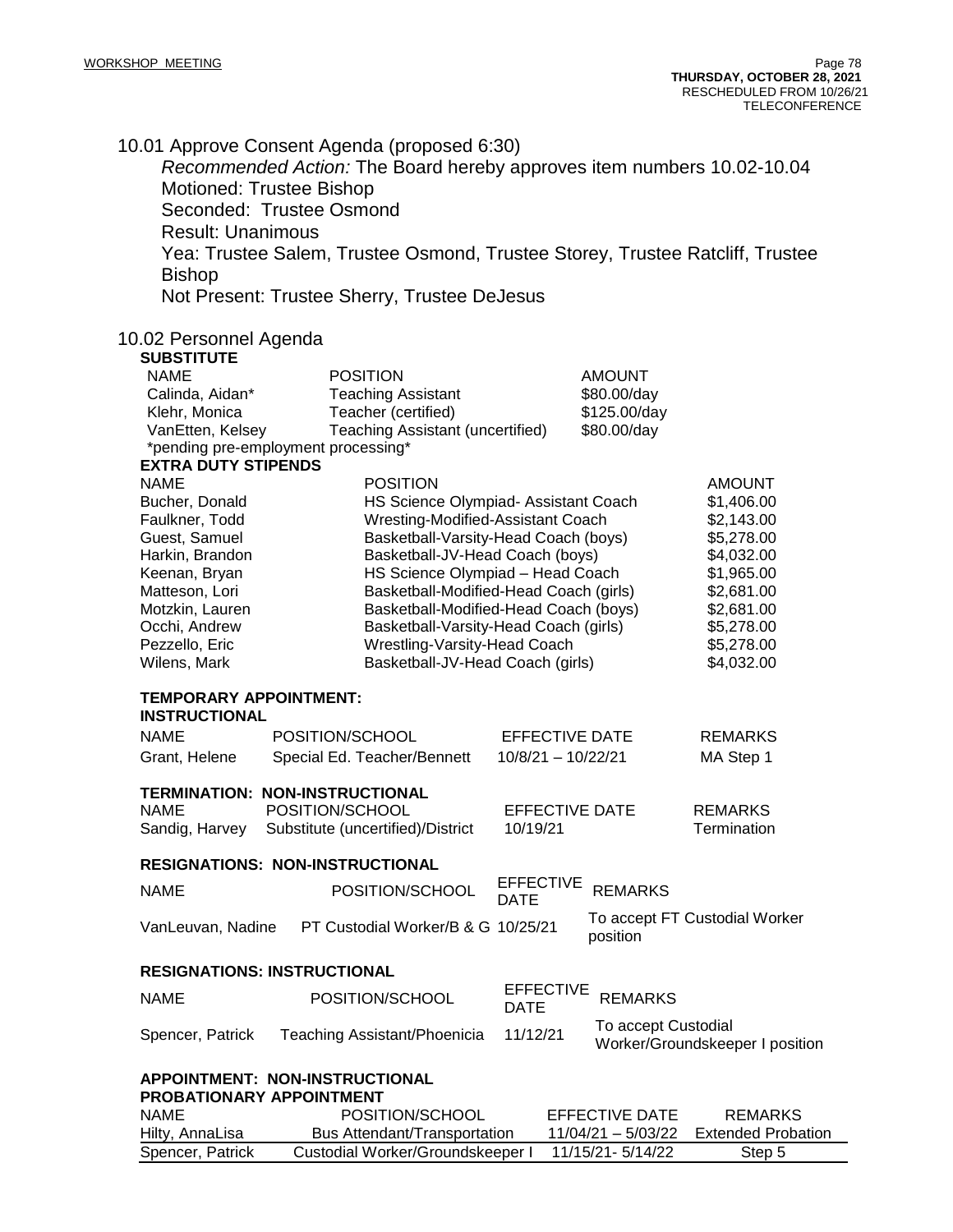| VanLeuvan, Nadine Custodial Worker/B & G                                                                                                                                                                        |                              | 10/27/21-4/26/22 | Step 6                           |  |  |
|-----------------------------------------------------------------------------------------------------------------------------------------------------------------------------------------------------------------|------------------------------|------------------|----------------------------------|--|--|
| <b>APPOINTMENT:</b><br><b>NON-INSTRUCTIONAL- PART-TIME</b>                                                                                                                                                      |                              |                  |                                  |  |  |
| <b>NAME</b>                                                                                                                                                                                                     | POSITION/SCHOOL              | EFFECTIVE DATE   | <b>REMARKS</b>                   |  |  |
| Torres, Carol*                                                                                                                                                                                                  | Bus Attendant/Transportation | 10/27/21         | \$18.29/hour                     |  |  |
| *pending pre-employment processing*                                                                                                                                                                             |                              |                  |                                  |  |  |
| The following named NON-INSTRUCTIONAL personnel have served a probationary status and are<br>recommended to a PERMANENT STATUS consistent with the applicable laws and regulations of the<br>State of New York: |                              |                  |                                  |  |  |
| <b>NAME</b>                                                                                                                                                                                                     | <b>POSITION</b>              |                  | PROBATIONARY DATE PERMANENT DATE |  |  |
| Perfit, Colette                                                                                                                                                                                                 | Bus Attendant/Transportation | 04/26/21         | 10/28/21                         |  |  |

#### **LEAVE OF ABSENCES: NON-INSTRUCTIONAL**

| EMPLOYEE EFFECTIVE |      | <b>REASON</b> |
|--------------------|------|---------------|
| <b>NUMBER</b>      | DATE |               |

3999 10/25/2021 Paid Administrative Leave

10.03 Schedule U-The Committee on Special Education (CSE) and Committee on Pre-School Special Education (CPSE) Recommendations

*Recommended Action:* The Board hereby approves the Instruction - Schedule U-The Committee on Special Education (CSE) and Committee on Pre-School Special Education (CPSE) Recommendations, Schedule U, #10/21, Confidential, as reviewed by Trustee Sherry

#### 10.04 Warrants

*Recommended Action:* The Board of Education has reviewed and hereby accepts Warrant Schedule 4

#### **11. Committee Reports**

- 11.01 Policy Committee: Trustees Osmond / Trustee Bishop to report
	- Met and began review of 3 policies– 1 need clarification from attorney
	- Board Orientation policy– serve Board to have a 10 minute discussion at Board table
- 11.02 Legislative Action Committee: Trustee Ratcliff to report Has not yet met

#### 11.03 Facility Committee: Trustee Storey to report

- Met early in week to finish the 5 Year Building Condition Survey
	- o Director of Facilities, Kyle Harjes was meeting with CPL architects to go over adjustments
- Putting things on a 5 year plan, but don't know where district is going, don't want to put money in a building if it will be closed
	- o As a whole need to figure out where we are going, need a permanent Superintendent to do that
	- o Hard to do 5 year plan without an overarching plan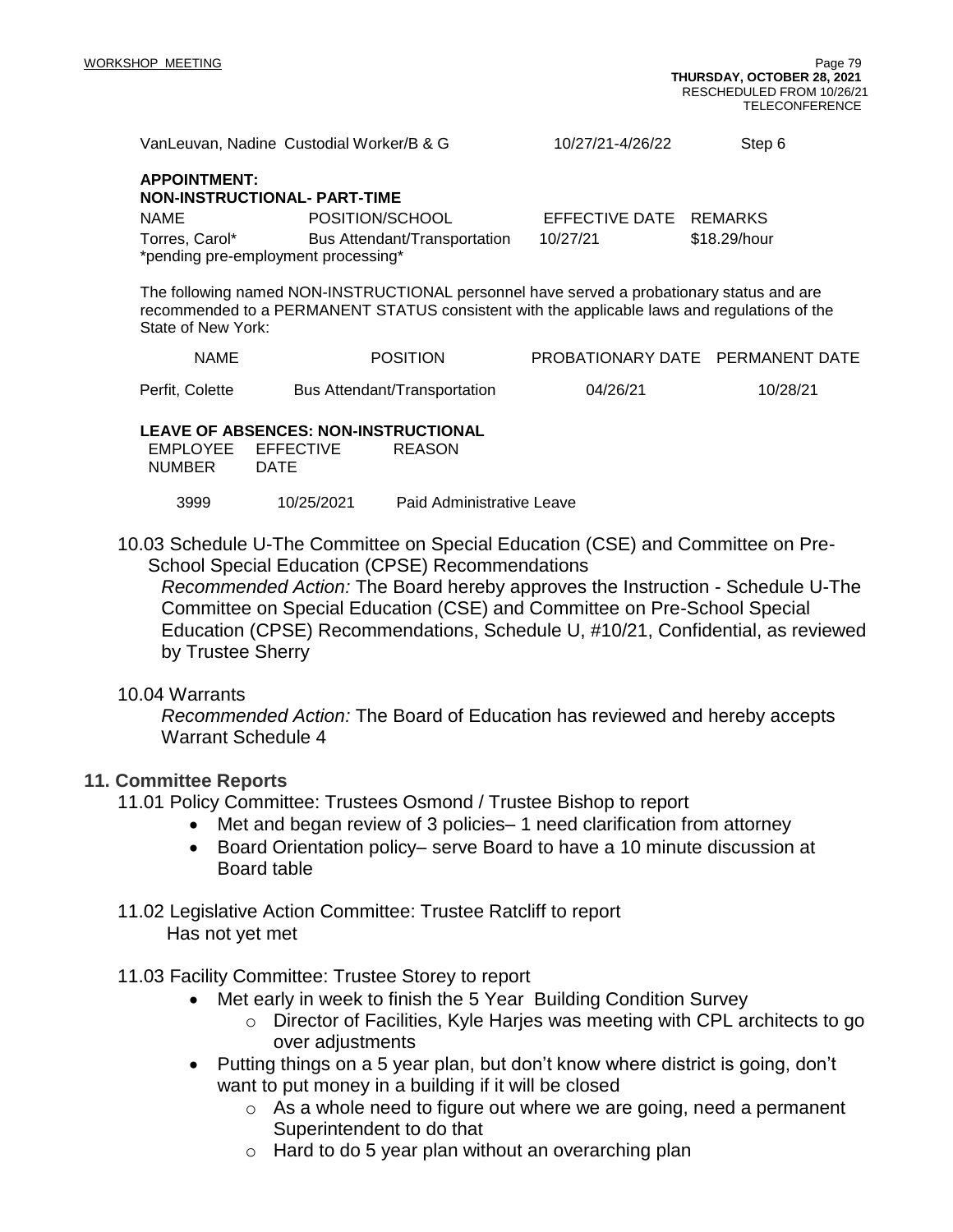• Discuss in open session

#### **12. Old Business**

12.01 The Board will discuss Old Business No Old Business was discussed

#### **13. Request For Information**

13.01 Board members will request information of the Superintendent

Trustee Osmond asked what obstacles could there be to providing previously requested syllabi for secondary education to be put on district website so students and parents know what a course contains, when midterms are scheduled, when exams are, what materials will be covered

• similar to college courses where course is outlines before one signs up

#### **14. New Business**

14.01 The Board will discuss New Business No New Business was discussed

#### **7. Public and Student Comment**

7.01 Public and Students may comment on any agenda or non-agenda item (proposed

6:15)

Neal Brownell – People are not allowed to dream because of bullies – can only dream what bullies dream

Lindsay Shands – On Tues morning, bus driver saved us from a dangerous accident, thank you to First Student and the Transportation Department

#### **15. Executive Session and Adjournment**

15.01 Enter into Executive Session

*Recommended Action*: The Board of Education will enter executive session to discuss the employment history of a particular employee Motioned: Trustee Ratcliff Seconded: Trustee Storey Result: Unanimous Yea: Trustee Salem, Trustee Osmond, Trustee Storey, Trustee Ratcliff, Trustee Bishop Not Present: Trustee Sherry, Trustee DeJesus

No quorum for executive session

15.02 Exit Executive Session and Adjourn the Meeting. Next meeting is November 9, 2021 *Recommended Action:* Motion to exit executive session and adjourn the meeting at Motioned: Trustee Ratcliff Seconded: Trustee Storey Result: Unanimous Yea: Trustee Salem, Trustee Osmond, Trustee Storey, Trustee Ratcliff, Trustee Bishop Not Present: Trustee Sherry, Trustee DeJesus